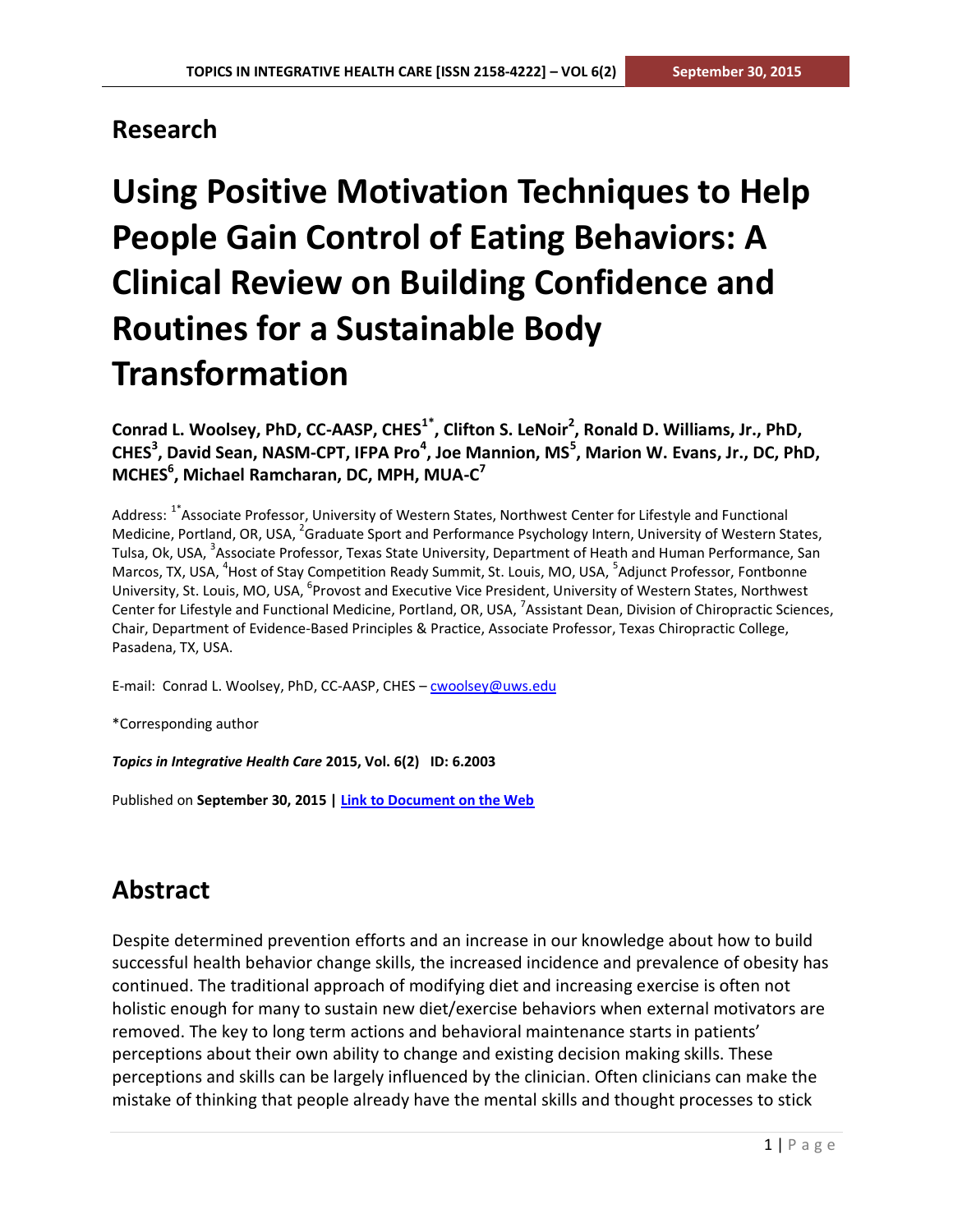with new behaviors, but in reality without actively working towards developing specific mental skills and a hardy mindset, change will be difficult to maintain. This review focuses on how to help patients or clients develop the mental skills for lasting health behavior change through understanding their choices and by providing guidelines on how to build self-efficacy toward behavior changes. Building routines, positive self-talk, affirmations, and expression of empathy among clinicians are discussed along with the research on the efficacy of positive motivation techniques such as mindfulness and motivational interviewing (MI).

### **Introduction**

In understanding obesity it is important to examine the multifaceted barriers to changing this complex condition. Perceptions and homeostatic behavioral habits often guide people towards unhealthy motivations and poor decision making. Despite determined prevention and maintenance efforts, the obesity epidemic has continued and is currently responsible for more health related expenditures than any other modifiable health condition. According to the U.S. Centers for Disease Control and Prevention's National Health and Nutrition Examination Survey, $^{1}$  the prevalence of obese and overweight individuals has significantly increased in the past 3 decades moving from 46% between 1976-80 to 66% between 2007-2008. Risk of comorbidities such as type II diabetes, hypertension, cancers, etc. have increased with higher ratios of weight-to-height, weight-to-activity, and weight-tobody fat. Sturm reports that obese adults have 36 to 39 percent higher health care costs than people within normal weight ranges.<sup>2</sup> The American Society for Bariatric Surgery in 2014 estimated that 179,000 procedures were performed in 2013. $34$ 

In light of these persistent increases, it appears that the traditional wisdom of modifying diet and increasing exercise without addressing the psychological processes of behavior change and motivation is not sufficient for many to achieve a sustainable body transformation. The key to physical actions and behaviors starts in the mind, with understanding internal thought processes and choices an individual makes. How patients are trained to think about their ability to control their thoughts and choices makes a big difference in lasting motivations and drives to maintain healthy behaviors. Therefore, the purpose of this review is to provide guidelines on how to build and nurture the development of lasting confidence, mental skills and routines. It also aims to discuss how a paradigm shift in health communication is needed in order for clinicians to be more effective at helping patients take control of their eating behaviors. The dissemination of this review will also help those who serve obese patients (as well as clients for health and fitness professionals) by building empathy through developing greater understanding of the biochemical influences that contribute to obesity and the body's natural resistance to sustainable transformation.

Both eating and exercise have a significant impact on neurotransmitters (such as serotonin and dopamine), the limbic system, and hormones, all of which have profound influences on how one thinks and behaves.<sup>5</sup> Research on hunger and metabolic hormones such as ghrelin and leptin indicates that it is difficult for some people to choose healthy dietary patterns and lose weight.<sup>6,7</sup> There is a critical need for improvements to existing obesity prevention programs and in the training of the practitioners who are implementing them. Current strategies often do not address pre-existing barriers such as low selfefficacy or an external locus of control. Fortunately, there are viable solutions, such as motivational interviewing (MI), to help patients or clients regain hope in their beliefs to control and 'stick with' their behavioral choices. MI has been shown to be highly effective in increasing the effectiveness of exercise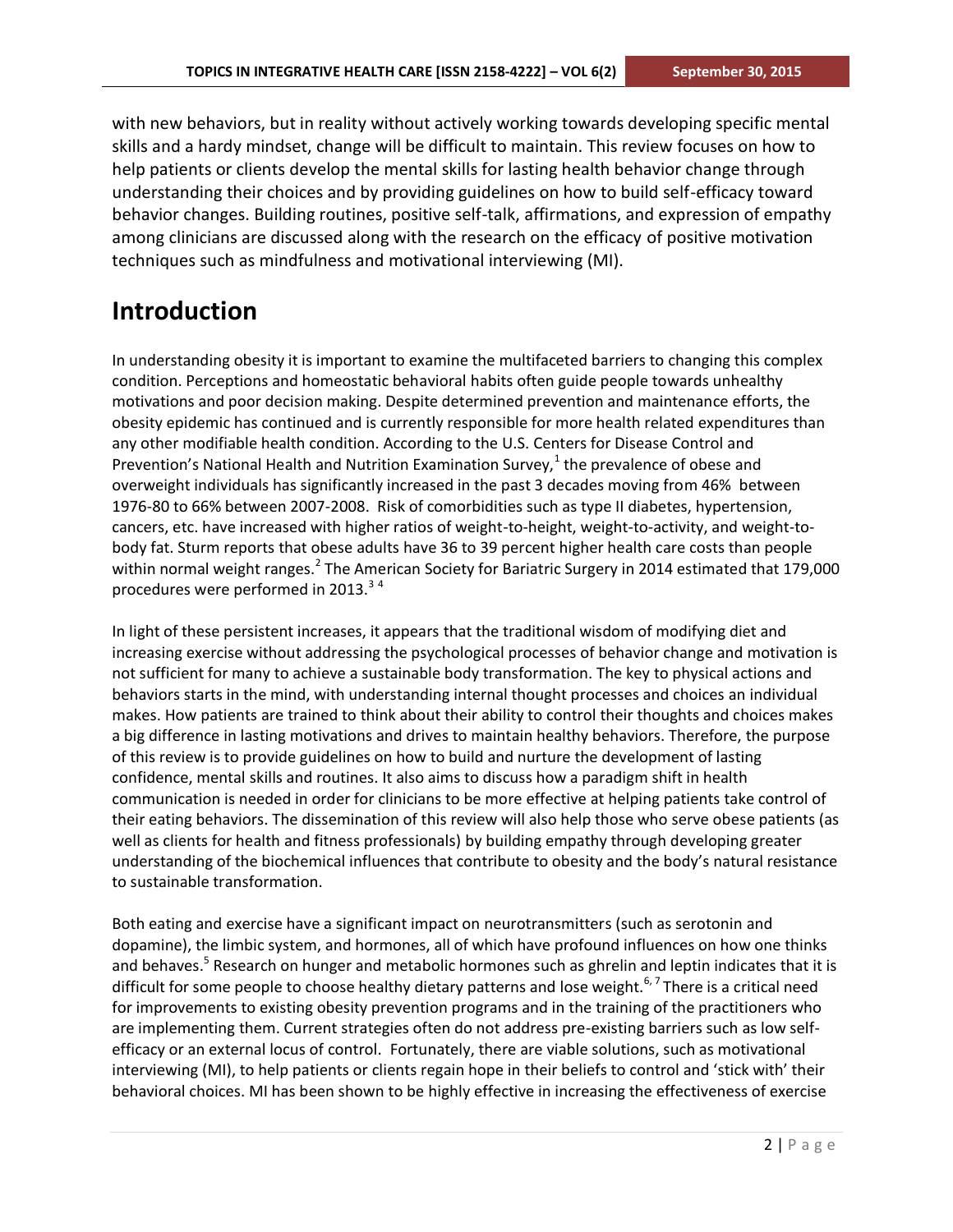and diet management programs as well as building lasting holistic traits.<sup>8</sup> Additionally, MI helps individuals learn to enjoy the process of self-improvement verses perceiving it as one of suffering.

### **Motivational Enhancement therapy and self-help treatment for binge eaters**

The cause and current behavioral assessment for obesity is often identified and classified into three categories: poor diet and nutrition, lack of exercise and lack of education or information.<sup>4</sup> These categories are not complete and contain several sub-levels. It is within these sub-levels that the confounding factors are revealed and must be accurately defined for their role in the obese and overweight. The confounding factors carry a distinctive insight to the causal nature of obesity but hold minimal significance in curbing and acknowledging the behavior. Further, these factors are believed to work through their effects on the individual's motivations and subjective perceptions rather than functioning on direct health actions.<sup>9</sup> In addition to other causes, behavior change must be addressed for action to occur. To some degree, the defining reason for the increase in obesity must be greater than the explanation construed as a failure to eat properly, a lack of exercise, or the availability of information about diet and exercise.

Obesity develops when energy intake exceeds energy expenditure over a long period. Despite the seeming simplicity of the energy balances equation, the factors that influence energy balance are numerous, varied, and complex. These confounding factors involve genetic, metabolic, environmental, behavioral, cultural, and socioeconomic influences.<sup>4</sup> Control over one's behavior includes both personal and external influences of the confounding factors. If the individual determines control based on the confounding factors then it is the perception and not necessarily "true" capabilities that influence behavior. The degree or the lack of control relates to a person's belief of their capability in performing the behavior that leads to a desired outcome. Thus, individuals with low self-efficacy about a particular task may ruminate about their personal deficiencies rather than thinking about or attending to the task at hand; this, in turn impedes successful performance of the task.<sup>10</sup>

### **The roles of ghrelin, leptin and insulin resistance in obesity**

Lustig<sup>6</sup> provides a clear illustration of the value that can be added to obesity prevention and intervention programs by understanding the hormonal influences that contribute to obesity. His biochemical model of obesity illustrates how an obese individual's hormonal signaling may inappropriately trigger a starvation response. This causes the body to store more energy as fat and reduce energy expenditure while at the same time increasing appetite and biochemical motivations to eat (e.g., increased ghrelin production). As an example, a child may be gaining weight due to a biochemical imbalance that is causing her/him to experience hunger and sluggishness even though she/he is ingesting more calories than should be required.<sup>7</sup> Ghrelin is a hormone produced mainly by the lining of the stomach and by the pancreas cells that stimulate hunger.<sup>11</sup> Ghrelin levels increase before meals and decrease after meals; ghrelin is considered the counterpart of the hormone leptin, which is produced by fat cells and induces satiation or full feelings when present at higher levels. Ghrelin has emerged as the first circulating hunger hormone and has been shown to increase food intake and fat mass.<sup>12</sup> Ghrelin-responsiveness is both leptin- and insulin-sensitive. In relation to food addiction, the hormone activates the mesolimbic cholinergic-dopaminergic reward link, a circuit that communicates the hedonistic and reinforcing aspects of natural rewards, such as food, as well as of addictive drugs.<sup>13</sup> Understanding the strength of this addictive mechanism helps us to explain why people continue to eat despite the tremendous consequences of obesity.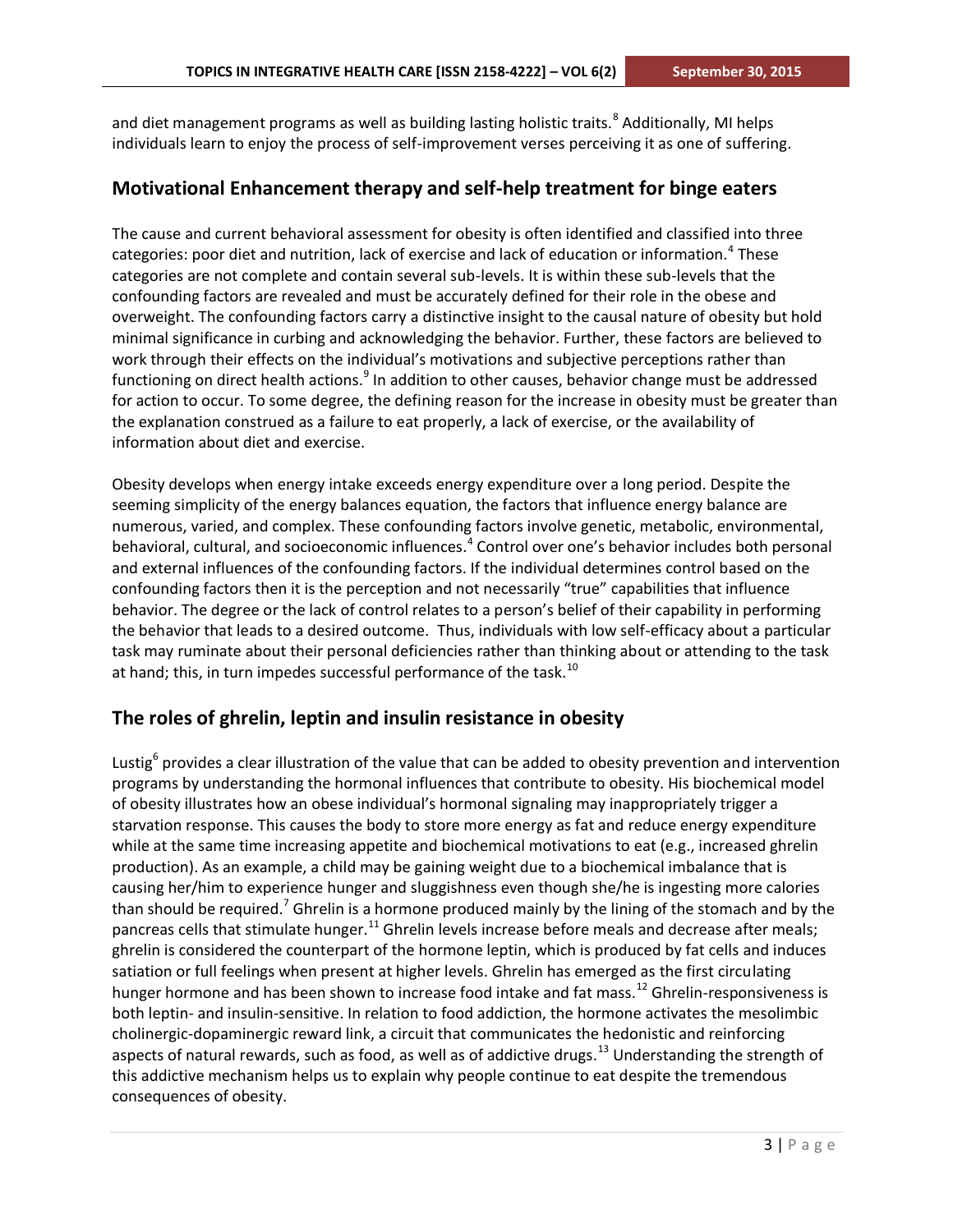Today, a Google search will net millions of results on diet and exercise programs. As of late April 2015, Amazon's website lists 118,079 books on diet and 145,229 books on exercise.<sup>14,15</sup> It can be theorized that there is so much information available on different diet programs that this could be contributing to people's continued ambivalence toward dietary change. This could be due, in part to: a) confusion and b) the lack of reliability/credibility of information for sustainably reducing body fat and improving body composition. Additionally, this phenomenon has allowed some qualified and many unqualified selfdeclared experts in the fitness and nutrition industry to take advantage of the public's confusion by offering fad diet programs based on anecdotal evidence. Often, these diets are followed and promoted on social media and are based on what has worked for that individual or a certain sub-group of people, and does not necessarily generalize well to give the best benefits to other individuals.

The age-adjusted prevalence of adult obesity was 35.7% in 2009-2010, 30.5% in 1999-2000, and 22.9% in 1988-1994.<sup>16,17</sup> From 1988 to 2000, the prevalence of overweight also increased from 55.9% to 64.5% and morbid obesity (BMI =40) also increased significantly in the population, from 2.9% to 4.7%.<sup>16,17</sup> A possible correlation exists between the increased obesity prevalence and the degree of inaccuracy of the information that exists online. The individual's efficacy expectations will vary greatly depending on the particular task and context that confronts them. A decline in self-efficacy may lower the scale of expectations of success and ultimately could diminish the significance of the intentions for weight loss. A prevailing view is that the current increase in obesity and overweight is the result of a permissive environment that has allowed greater expression of genetic predisposition.<sup>18</sup> The current environmental and societal trends have produced the perfect storm of availability, convenience and susceptibility. Increased portion sizes, soft drinks, fast-food, trans fats, smoking, pre-cooked food, fillers and processed foods, costs of quantity versus quality have likely all led to a greater influence of psychological want as opposed to a physiological need. Satiation is no longer predicated on physiological parameters.

In humans, diet-induced weight loss results in a decrease in plasma leptin concentration. Leptin may play an important role in regulating body weight by signaling the size of the adipose tissue mass. Plasma leptin was found to be highly correlated with body mass index (BMI) in rodents and in 87 lean and obese humans. In humans, there was variability in plasma leptin at each BMI, suggesting that there are differences in its secretion rate from fat. Weight loss due to food restriction was associated with a decrease in plasma leptin in samples from mice and obese humans.<sup>19</sup> The ability to control or suppress appetite must be addressed through a cognitive understanding of behavioral influences and not independently rely on the motivations or perceptions of physiological indicators.

The Theory of Planned Behavior states that individuals will try to perform a behavior if they believe that the benefits of success are outweighed by the benefits of failure.<sup>20</sup> Adherence to exercise programs is thereby diminished through the failure to receive results. This has been described as a cycle of failure and renewed effort as a "false hope syndrome" characterized by unrealistic expectations about the likely speed, amount, ease, and consequences of self-change attempts.<sup>21</sup> An attempt-and-quit cycle emerges, resulting in the breaking down of the individual's self-determinism and ultimately a shift in goals. Self-efficacy is also compromised. All too often the goal setting for weight loss, especially in obese populations, is set to unreasonable and unfeasible expectations, or the goals are not that of the client or patient but set by the clinician. When an educator or clinician has a goal that is different from that of the individual, the opportunity for successful goal attainment is attenuated.<sup>22</sup> The loss of the ability to selfregulate decreases based on the lack of appeal to the individual's own self-interest and goals. A wellstructured exercise program is definitely a valued tool for weight loss. However, more influence should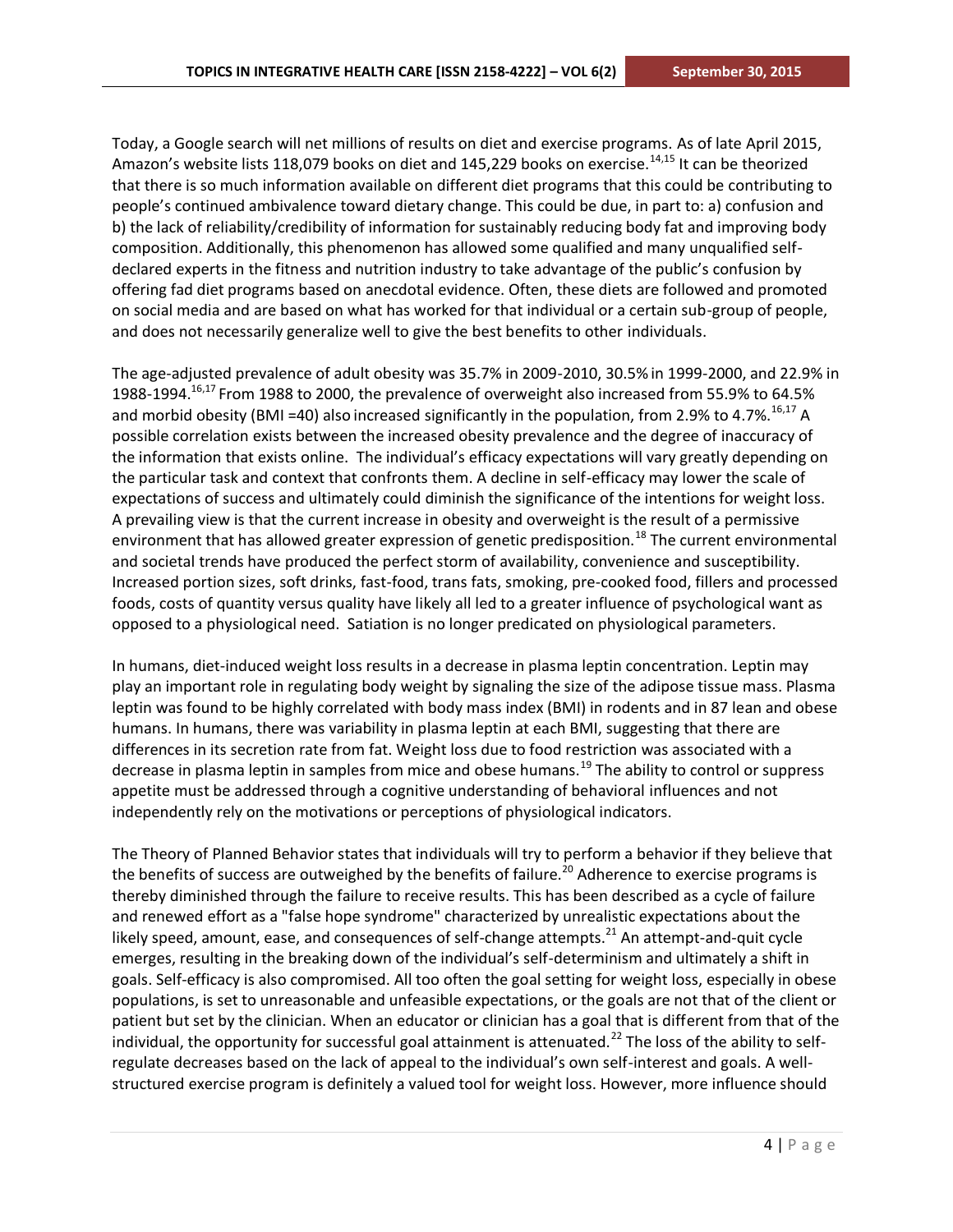be placed on achieving a high level of behavioral compliance compared to just an outlay of an exercise regimen. Ultimately, behavioral modification is the key to success.

### **Techniques to address emotional and binge eating**

While much research has historically focused on eating disorders which result in low body mass (e.g., anorexia), more recent research on the high prevalence of overweight and obese has revealed the need for more comprehensive approaches to unhealthy eating habits. The American Psychiatric Association (APA) suggested that binge eating disorder (BED) be included in the DSM-V because of several reliable predictive factors such as family history and its comorbid associations with mood disorders.<sup>23</sup> BED is marked by recurrent episodes of binge eating and is characterized by both of the following: a) eating, in a discrete period of time (e.g., within any 2-hour period), an amount of food that is definitely larger than most people would eat in a similar period of time under similar circumstances, and b) a sense of lack of control over eating during the episode (e.g., a feeling that one cannot stop eating or control what or how much one is eating). Binge eating episodes are also associated with three or more of the following: 1) eating much more rapidly than normal, 2) eating until feeling uncomfortably full, 3) eating large amounts of food when not feeling physically hungry, 4) eating alone because of feeling embarrassed by how much one is eating, 5) feeling disgusted with oneself, depressed, or very guilty afterwards. Marked distress regarding binge eating is also present. Additionally, the behavior occurs, on average, at least once a week for three months.

Binge eating is not associated with the recurrent use of inappropriate compensatory behavior such as purging and does not occur exclusively during the course of anorexia, bulimia, or restrictive food intake disorder.

### **Treatment Options**

Mindfulness has been described as an intentional, nonjudgmental awareness of one's present-moment thoughts, feelings, sensations, and perceptions as they occur and fade away in an ongoing stream, without being swept away in preconceived expectations.<sup>24-26</sup>

Research evaluating mindfulness-based therapy has begun to proliferate in the health literature<sup>27</sup> and has demonstrated effectiveness in treating a variety of health concerns including addictive disorders.<sup>28</sup> Several mindfulness-based therapies are commonly found in clinical and counseling psychology literature. Among these are dialectical behavior therapy<sup>29</sup> (DBT), acceptance and commitment therapy<sup>30</sup> (ACT), mindfulness-based eating awareness training<sup>31</sup> (MB-EAT), and mindfulness-based cognitive therapy<sup>32</sup> (MBCT). Researchers have found MBCT and MB-EAT to be effective in the treatment of eating disorders.<sup>25, 31</sup> MBCT and MB-EAT programs frequently consist of 8-10 sessions. The initial sessions serve to introduce the basic tenets of mindfulness, while subsequent sessions help participants address the thoughts (and feelings) associated with food and eating through *mindful eating*. Binge triggers, hunger cues, and taste and stomach satiety are identified. Participants, then, learn how to use mindful eating to reduce the frequency and severity of unhealthy eating episodes.

The presence and influence of health and wellness coaches in many environments, makes them wellpositioned to identify patterns or evidence of disordered eating. Furthermore, MBCT and MB-EAT interventions may be enhanced and reinforced on a more regular basis, by including those close to the individual in the training. Clinicians should be made aware that mindfulness-based interventions can serve much broader purposes beyond performance enhancement<sup>33</sup> and should at least consider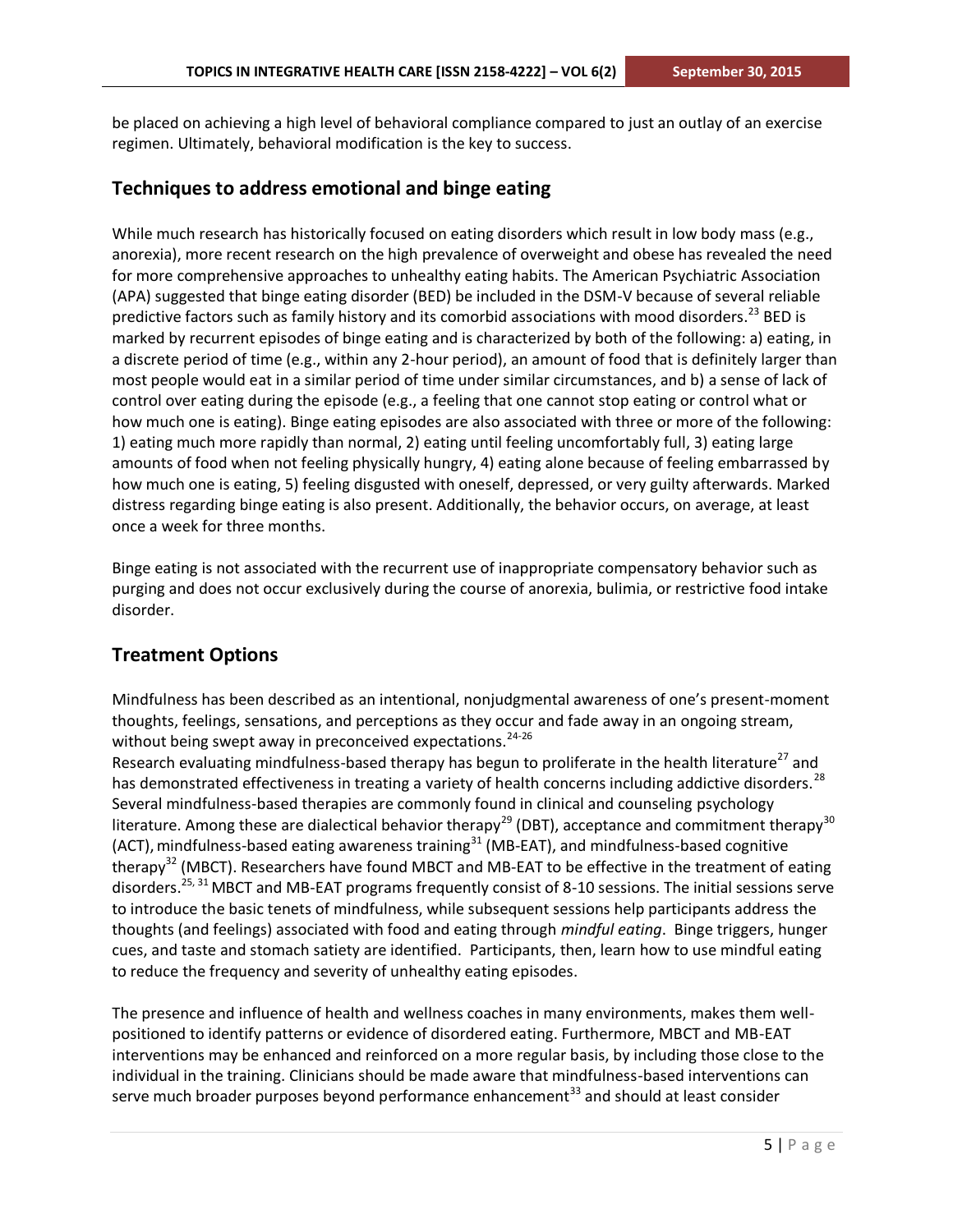familiarizing themselves with these existing evidence-based modalities (e.g., MBCT, MB-EAT).

A variety of treatment options have been associated with positive outcomes regarding emotional and binge eating. Mental health interventions that increase emotional awareness are highly beneficial for emotional eaters, and because binge eating disorder and other addictive behaviors possess a number of overlapping symptoms, treatments that are successful in treating addictive behaviors are also typically considered beneficial in reducing binge eating episodes.  $34, 35$  Other assumptions for treating emotional and binge eating disorders include (a) education alone will not be sufficient; (b) goal orientation and coaching to better manage emotions and resist overeating temptations may positively impact behaviors; (c) engaging in stress management techniques (like meditation or relaxation) may help clients' regulate emotions; and (d) positive parenting skills/behaviors may help to model positive behavior for children, as explained by the social learning theory.<sup>36</sup>

Cognitive-behavioral therapy (CBT) is still considered the treatment of choice for binge eating and is successful in reducing binging eating behaviors and improving confidence in behavioral control.<sup>37</sup> CBT in self-help programs and group settings provide positive outcomes, not only for BED, but also in treating depressive disorders, maladaptive body image, and social self-esteem by addressing negative self-beliefs and teaching effective coping strategies.<sup>37-39</sup>

More recent advances in the treatment of eating disorders use the behavioral theory practice of motivational interviewing (MI), a patient-centered directive method for enhancing intrinsic motivation for change.<sup>35, 37</sup> MI is effective in treating substance use, diet, exercise, and other lifestyle behaviors including eating disorders, and is as effective as CBT in reducing the frequency of binge eating.  $35, 37$  MI encourages reflection on the behavior and resolution of ambivalence towards changing the behavior Moreover, MI introduces/considers the idea of change, and may increase self-esteem, self-efficacy, and motivation for change, while decreasing depressive symptoms.<sup>35</sup>

### **The four principles of motivational interviewing**

In motivational interviewing, clinicians should consider themselves as navigators and the patient as the captain. It is the individual's ship and his or her ultimate responsibility to steer it around and through the barriers. Most people prefer to feel in control of their lives, and resolving to change promotes such feelings.<sup>21</sup> Change is not an aptitude to be learned but rather discovered. The ambivalence and decisional balance of the patient must be acknowledged and adequately resolved so that the propensity to change may be established within the individual.

The four principles of MI are to express empathy, roll with the resistance, support self-efficacy and develop discrepancy.<sup>40</sup> Traditional therapeutic strategies have involved a direct style of persuasion and teaching. The burden has been on the practitioner to "fix" the client's behavior. Offering advice and issuing the tools to correct a condition or behavior have not been effective in maintaining long-term adherence. The Cardiovascular Initiative and Health Education study provided some compelling evidence in the promotion of MI in a study on efficacy in cardiac patient's adherence to exercise programs. Results of the study showed that patients in the intervention group showed a significant increase in their level of activity when compared to the control group.<sup>41</sup> The principles of MI resolve the power of change to the client. The change of behavior is then elicited from client's motivations and inter-personal goals.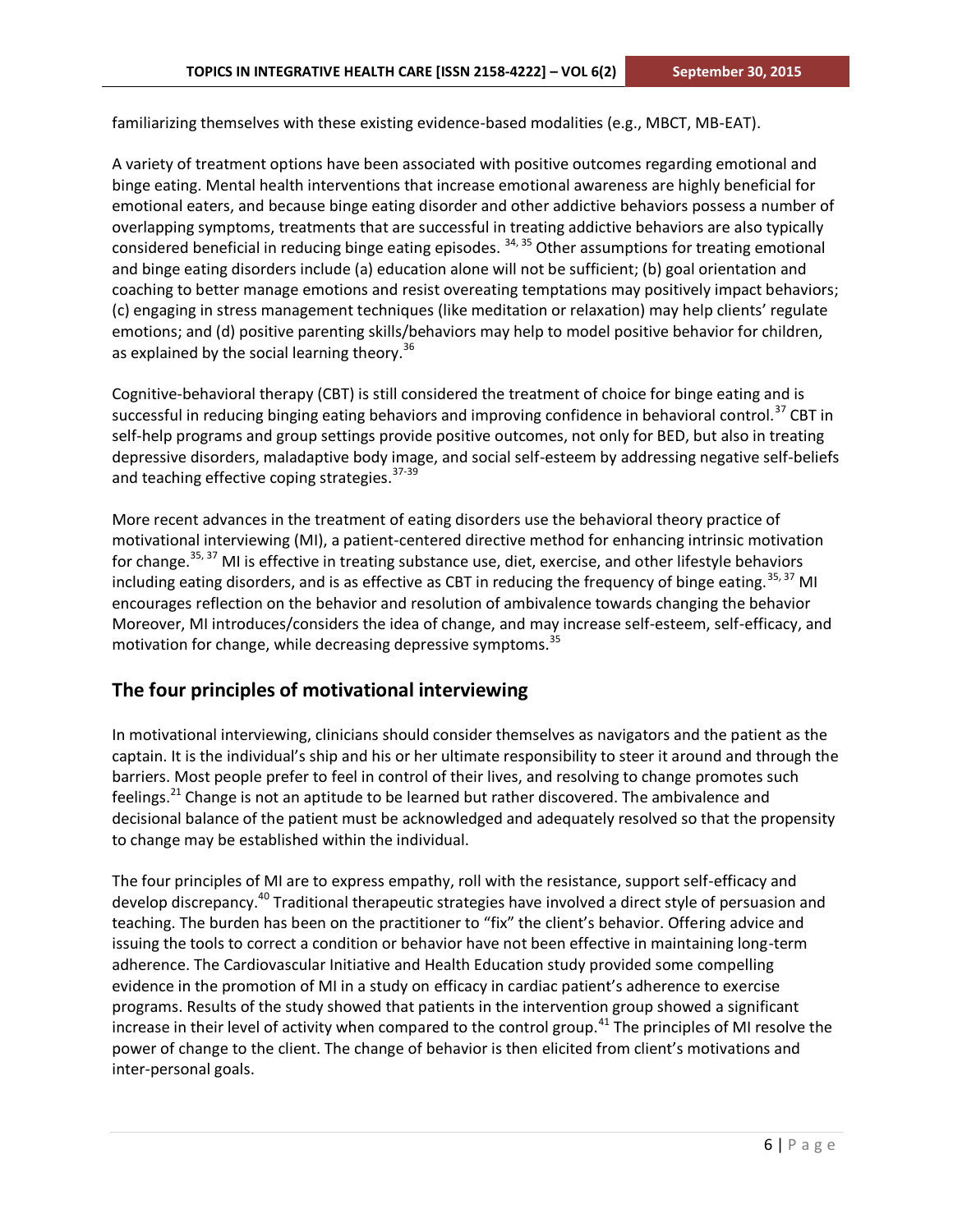*Expressing Empathy.* Expressing empathy involves viewing things through the patient's or client's eyes, being non-judgmental, sharing in the client's understanding. All too often the obese and overweight are viewed from a context that they are "bad" people, lack discipline and have made the choice to be fat. Consequently, the health practitioner utilizes external motivators to push the client into or within a program for weight loss. Impact of success is once again focused on the practitioner and away from the client. When the practitioner is non-judgmental and the patient or client feels understood, the lines of communication expand allowing them to feel more confident and comfortable exploring their ambivalence. In a study of 550 outpatients from a Korean hospital, data were analyzed from a questionnaire regarding patient satisfaction and compliance. Results indicated that patientperceived physician empathy significantly influenced patient satisfaction and compliance via the mediating factors of information exchange, perceived expertise, inter-personal trust, and partnership.<sup>42</sup> Self-blame may be deflected as an insignificant consequence, thus increasing the individual's selfefficacy. A readiness to accept and acknowledge change is realized.

*Rolling with resistance.* Resistance occurs as a result of the client feeling trapped or restricted. Patients or clients will often resist and attempt to gain affirmation of their feelings by challenging the practitioner to exert more control. This resistance should not be challenged and instead used as momentum to explore the individual's views. "A client's belief that change is possible is an important motivator to succeeding in making a change."<sup>40</sup> Changes can come in many forms, and it is up to the client to create his or her own possibilities and methods of action for their success.

*Self-efficacy and developing discrepancy.* Developing discrepancy is a very complex principle and requires careful listening. A discerning dialogue is established to highlight the client's contradictive analysis between their personal beliefs and current behavior. MI is a carefully constructed process in the spirit to develop the client's self-efficacy, self-discovery and eventually self-determination.

There are seven categories of techniques associated with the spirit of motivational interviewing. 1) Motivation to change is elicited from the client, and not imposed from without. 2) It is the client's task, not the counselor's, to articulate and resolve his or her ambivalence. 3) Direct persuasion is not an effective method for resolving ambivalence. 4) The counseling style is generally a quiet and eliciting one. 5) The counselor or clinician is directive in helping the patient or client to examine and resolve ambivalence. 6) Readiness to change is not a client trait, but a fluctuating product of interpersonal interaction.7) The therapeutic relationship is more like a partnership or companionship than expert/recipient role.<sup>42</sup> These techniques provide for a foundation for the client to grow and guided to make a cognitive change.

Despite recent reports to the contrary,  $43$  it is no longer acceptable or effective to be judgmental or to vilify the condition of obesity as solely due to irresponsibility. While the problem must be addressed at the individual level and with the individual's awareness of self-empowerment, being judgmental ignores the role of community, policy and institutional norms that are well-established components of the risk equation.<sup>44</sup> Self-empowerment can only be realized as the obstacles of ambivalence are eliminated. Choice then becomes a cognitive ability to create an autonomous and competent influence of intrinsic needs through extrinsic motivation. The stronger the perceived self-efficacy, the higher the goal challenges people set for themselves and the stronger their commitment is to sustain these goals.<sup>6</sup>

The positive psychological principles of MI can also be used by clinicians along with other therapeutic approaches and positive strategies when working with clients. Clinician behaviors may significantly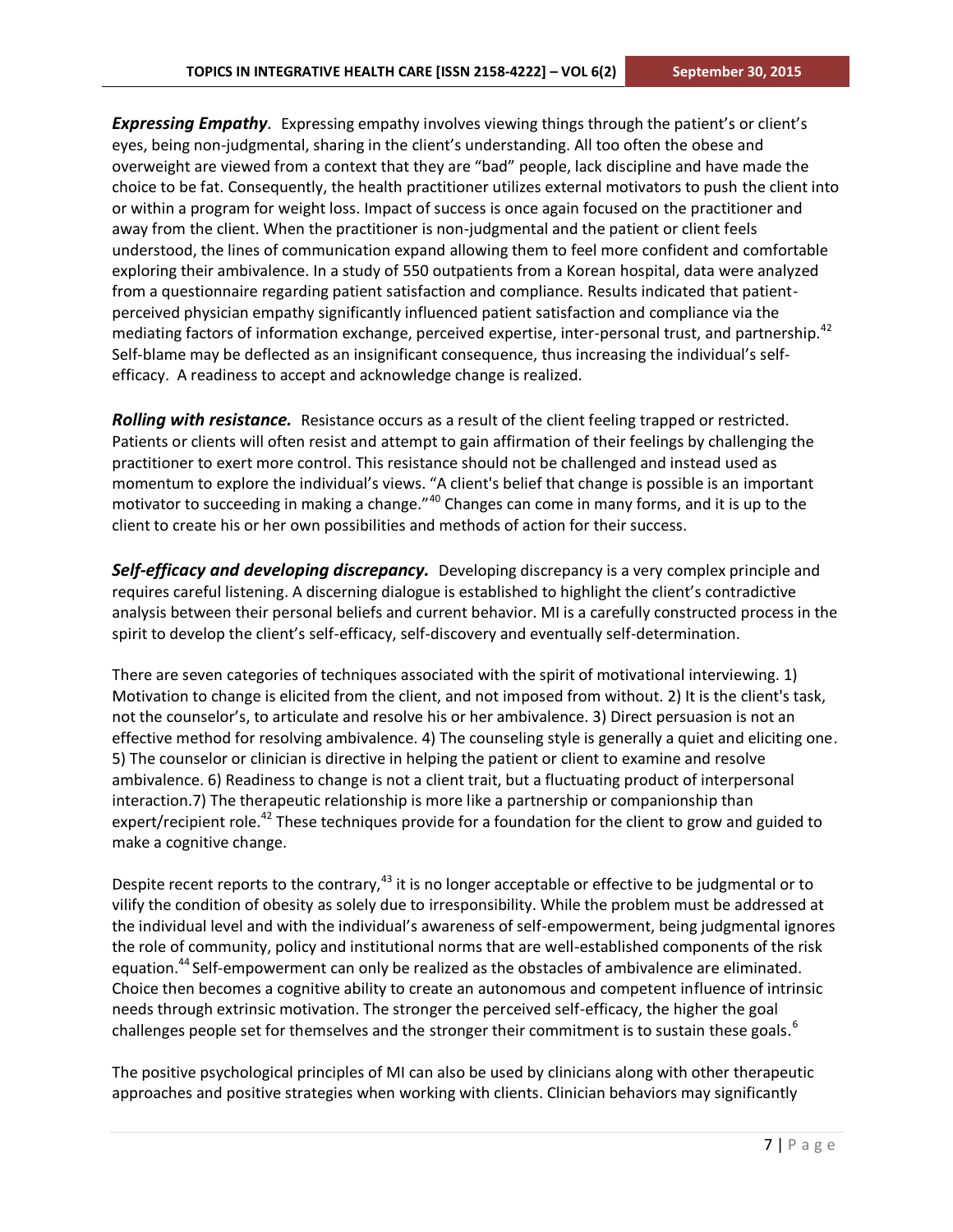influence a client's motivation for change. Therefore, a strategic model could be integrated to help improve existing therapeutic practices. When working with clients who struggle with emotional eating (EE) or BED, clinicians can use the following MI strategies to guide treatment or counseling sessions.

First, express acceptance toward the client and maintain an empathetic manner. Also, affirm the client's freedom of choice and self-direction. Elicit both the client's concerns about the behavior as well as ideas for healthier alternative behaviors. Change talk should also be elicited from the client. Next, explore the client's ambivalence towards changing the behavior while assessing their confidence and readiness for change.<sup>35, 37</sup> It is also advisable to discuss the various stages of change (i.e., transtheoretical model) and assess the patient's current stage while eliciting self-motivational statements. These statements may then be reframed to amplify motivation and self-efficacy. Proceed by exploring the persons' values and encourage a written decisional balance of the pros and cons for changing the behavior. Strive to practice active listening with the client and work collaboratively on a change plan in which the client is vested. Similar treatment models for composure and coping may also be helpful in treating patients with eating pathologies.

As suggested by over 20 years of research on addictive behaviors, clinicians can help patients improve health outcomes most effectively by focusing on the individuals' perceived positive motivations and perceived ability to change behavior.<sup>45-47</sup> Clinicians should consider using positive research based intervention and prevention models such as Motivational Interviewing and mindfulness, rather than focusing on the negatives or using scare tactics. Clinicians can serve clients more effectively by first listening to the reasons each person chooses to overeat or binge eat in a non-judgmental and understanding way.<sup>46</sup> Multiple brief MI-based intervention studies have shown it is essential for clinicians to first listen to patients and to let them describe or work through their ambivalence (both the positive and negative beliefs/feelings towards the behavior) prior to offering behavior change advice.<sup>45-</sup> 46, 48 Results suggest that focusing on negative consequences or offering advice too soon (e.g., before fully working through ambivalence) increases patients resistance to change and strengthens ones' resolve to continue the negative eating behaviors. Therefore, clinicians working to help patients change addictive eating behaviors need to be proficient in positive and collaborative communication approaches.

The clinician's approach (collaborative vs. directive) and communication style (following and guiding vs. directive) has been shown to significantly impact client outcomes (both positively and negatively), with a collaborative non-threatening approach being the most effective.<sup>45-46</sup> After listening to and demonstrating an understanding of the clients' perceived reasons for eating behaviors, work collaboratively with him/her to help them create personalized health behavior change plans. These plans could include an assessment of resiliency to stress, sleep habits, eating habits,  $35$  physical activity, and emotional coping strategies. Again, it is advisable to discuss the various stages of change (i.e., transtheoretical model) and to assess the clients' current readiness to change. While doing so, elicit positive self-efficacy statements (often presented by the student during the decisional-balance process; e.g., pros vs. cons) about their perceived ability to change.

Once the client's readiness and commitment levels have been established, then proceed (if he/she is ready, willing, and able) by exploring his/her goals and values. In this process, use positive communication techniques to develop a discrepancy between their present behaviors and broader future goals.<sup>49</sup> If his/her perceived ability to change is not ready, willing, or able, it is best to not push the issue for change at that time. The persons' levels of readiness and commitment should be used by the clinician to help the patient establish the degree of difficulty to his/her change plans. To help solidify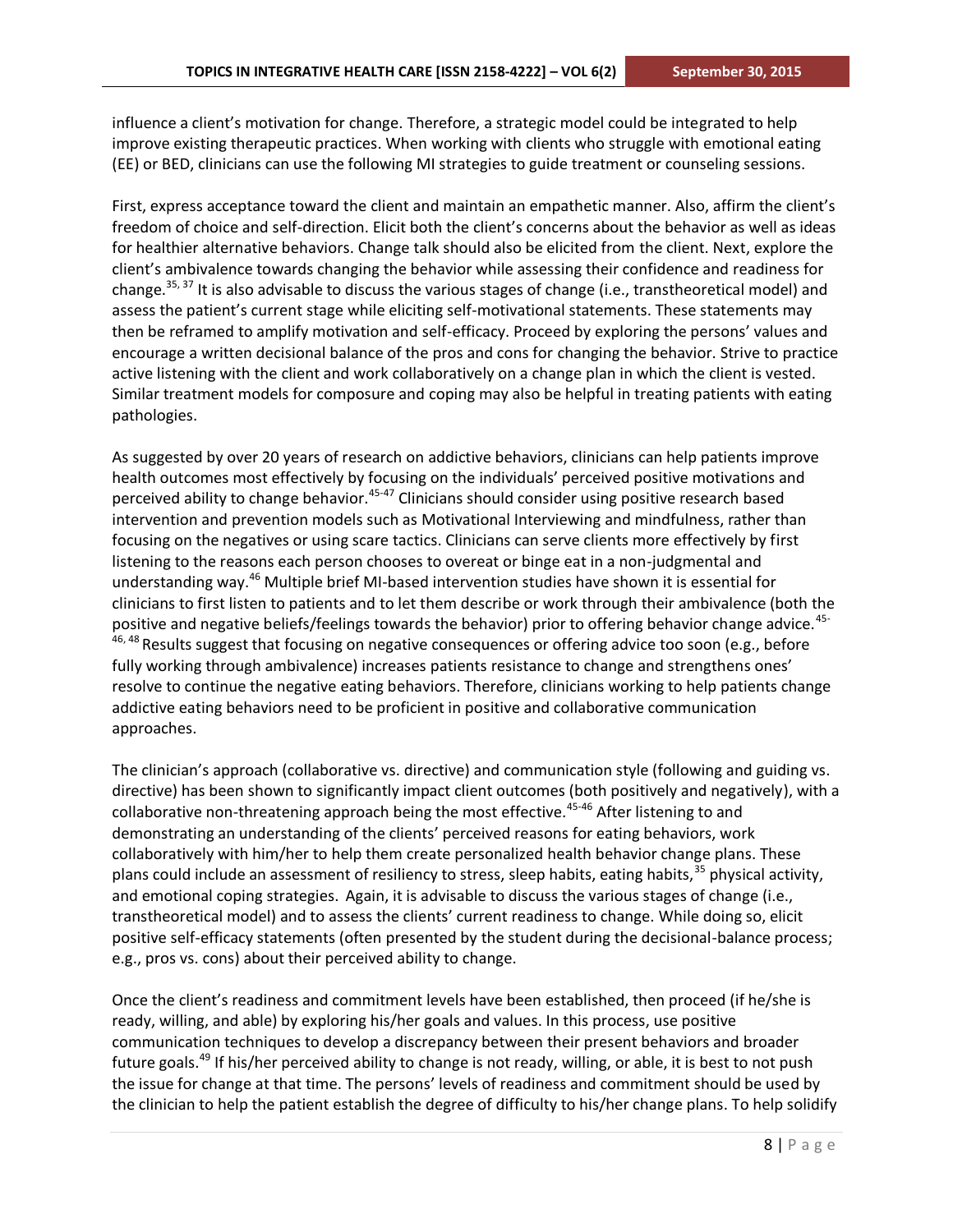clients' positive reasons for change, encourage him/her to complete a written decisional-balance worksheet of the pros and cons for change including both reasons for change and reasons not to change.<sup>35</sup> Strive to practice active listening and work collaboratively with patients to help them develop autonomous change plans.

# **Developing Mental Skills**

### **Building positive self-talk and affirmations**

The most important and influential thoughts for a client's success and development come from inside of their own mind in the form of self-talk. Regardless of what others say, what truly happens, or what results clients achieve, what clients perceive/believe is happening is their reality. Unfortunately, for most people that reality is negative, since many have learned or been taught to focus on mistakes and what is wrong. This self-criticism occurs through our own self-talk. Often, we hope that it will motivate us to improve or make changes. It doesn't work that way. Talking to oneself in negative terms and criticizing yourself will generally not improve and can often undermine positive outcomes. Negative selftalk affirms failure. Most self-imposed limitations are mental, not physical, and they usually are spoken in our clients own voice. Success is not about avoiding failure, it is about repeating success! This means that we need to teach clients to be their own best supporter and to be the evaluator of their own success. To keep them focused on successful results they have had and want to have in the future is very important. If clients change how they think (through positive self-talk and affirmations) about their own skills and abilities to achieve what they want, focus on what is working, and what they can do to continue to improve, they can see remarkable changes in their confidence and success. Positive self-talk and confident thinking will open up the possibilities for success by replacing the negative thinking that has kept them focused on their limitations and past failures.

Self-talk should include strong self-statements called affirmations. Some examples are "I am strong," "I can do this," or "I will succeed." Affirmations are also encouraging reminders about what one has done in the past or will do. Teaching clients the skill of using affirmations is very powerful to help them continue on the road to successful behavior change. Some examples of affirmations are, "I have worked hard;" "I have done this before and will do it again;" or, "I am prepared." As cliché as it may sound, a client's confidence is dependent on learning to believe in themselves. These examples are of how the patient can think, or are forms of self-talk. A clinician may assist a client with developing affirmations through a statement such as (clinician speaking to the client):

### *Remember, these are just thoughts. This is not bragging. Nobody else needs to know what you are thinking. Positive affirmations are believing in yourself and your ability. Using them will give you the best chances to succeed in a difficult situation.*

The role of the clinician is to instruct and encourage clients to write down their personal, positive affirmations. Health coaches are urged to model examples to their client and it is best if they are part of this process. This will increase the likelihood that clients will identify with their own affirmations and actually practice using them until they become a habit. Once a client has created his or her own list of affirmations, they should be encouraged to read the list to themselves several times daily. Encourage the client to read the list out loud when alone so that they can actually hear what they are saying in their own voice. This will help ingrain the affirmations and make them a real part of the client's repertoire of thoughts for challenging and difficult situations. As simple as it sounds, using positive self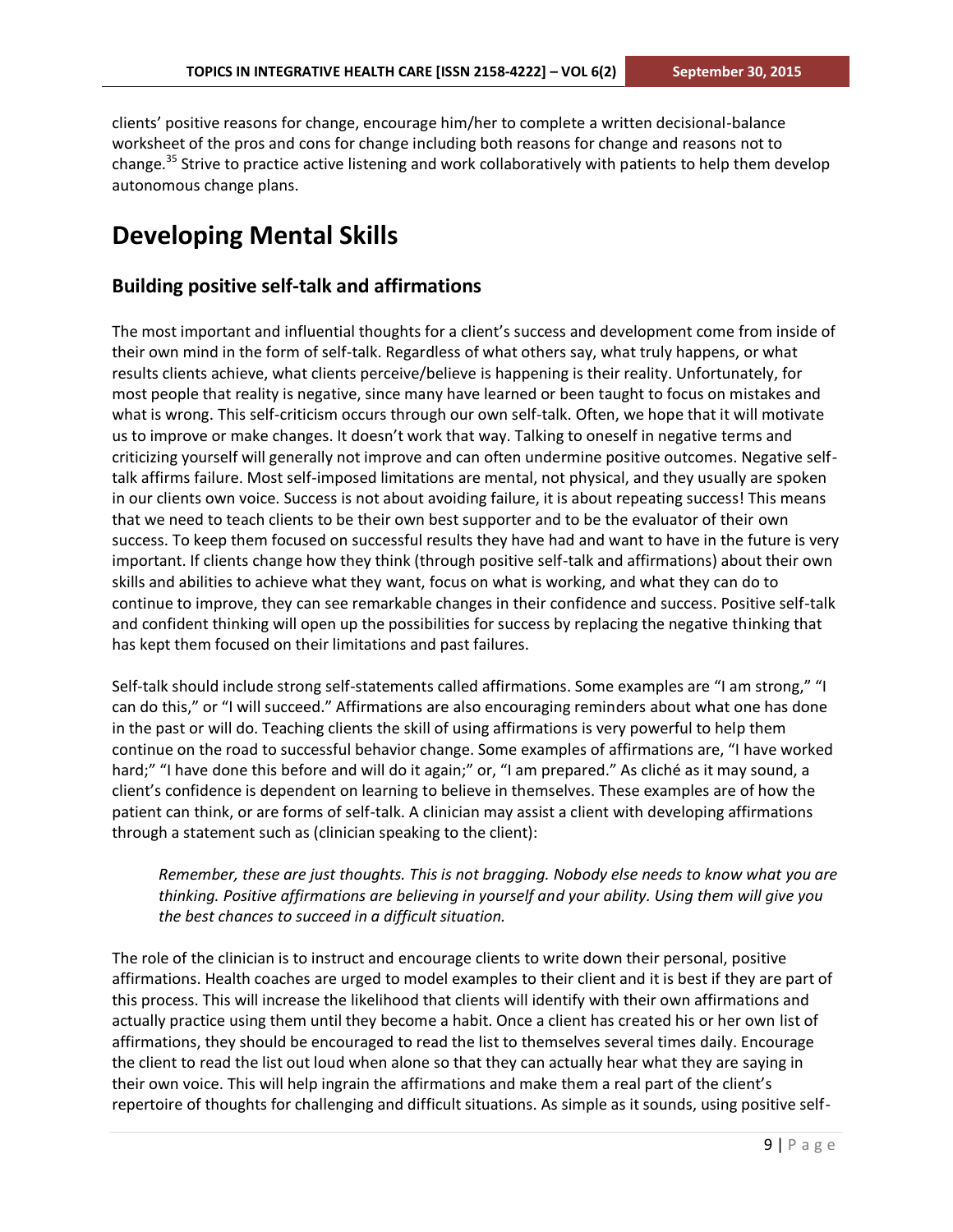talk and affirmations is a skill and it must be taught for most people to be able to use it effectively in behavior change.

#### **Building routines**

The foundation for long term health behavior change is preparation, both physically and mentally. Being mentally prepared and ready to intervene with ones' inner thoughts through self-talk and affirmations at any time throughout the day, is important to managing health behavior changes. When one trying to change leaves eating behavioral patterns to chance, the will be setting themselves up for failure. These routines include daily eating routines and routines for special or surprise circumstances. It is important to re-iterate that each person will have to experiment to establish routines that work best for them and prepare them to achieve their desired goals.

Typically, a routine should include a combination of the mental skills of positive self-talk, positive affirmations about oneself, relaxation techniques, and positive visualization. The routine should also end with some type of positive personalized permission trigger. A permission trigger is a word, phrase, or action that tells his/her mind and body to trust his/her training, experience, and preparation. The idea is to learn to trust oneself and to have confidence in our ability to succeed at something we perceive as being difficult.

Routines can be developed for pre-meal situations. This could be just before eating, 20 minutes before, or even an hour before. It is best to not wait until already hungry whenever possible, but plans should certainly be well established and in place to effectively deal with the scenario of understanding and positively overcoming hunger.

An example pre-meal routine could be as follows: 1) controlled breathing coupled with progressive relaxation for 1-2 minutes; 2) positive visualization with successful outcomes; 3) identification of two possible obstacles and how these will be overcome successfully; 4) strong positive self-talk and affirmations about what you want to do and about your ability to control your eating behavior; 5) repeating a personalized strong positive affirmation such as "I am strong and in complete control." Many other techniques can be used, but the most important factor to success is that the routine is personalized and is developed directly by the client. You can oversee this process and give feedback, but ultimately it needs to come from the client to effectively build their self-esteem and perceived efficacy about their ability to control their own eating behaviors under difficult personal circumstances that most likely will be experienced by them when making this behavioral change.

As the clinician, one should have clients decide what will work best mentally for them and practice it. The client will know when these difficult scenarios begin, whether or not they are mentally ready. Therefore, a clinician can have clients journal and evaluate their pre-meal routines and results. Often times, even in failure, journaling can help the client internalize their thoughts/choices and strength their commitments/resolve to change or make adjustments to succeed on their next attempt.

A skill-specific routine is used when the client needs a quick mental change in focus or confidence in their abilities. Almost every person has a situation that is different from most other aspects of their normal eating routines. Skill specific routines are short and focused specifically on the quick mental shift that is needed by the client. This could be done just before eating or when faced with cravings for a specific food and may only last for a few seconds. These routines should be precise and may include one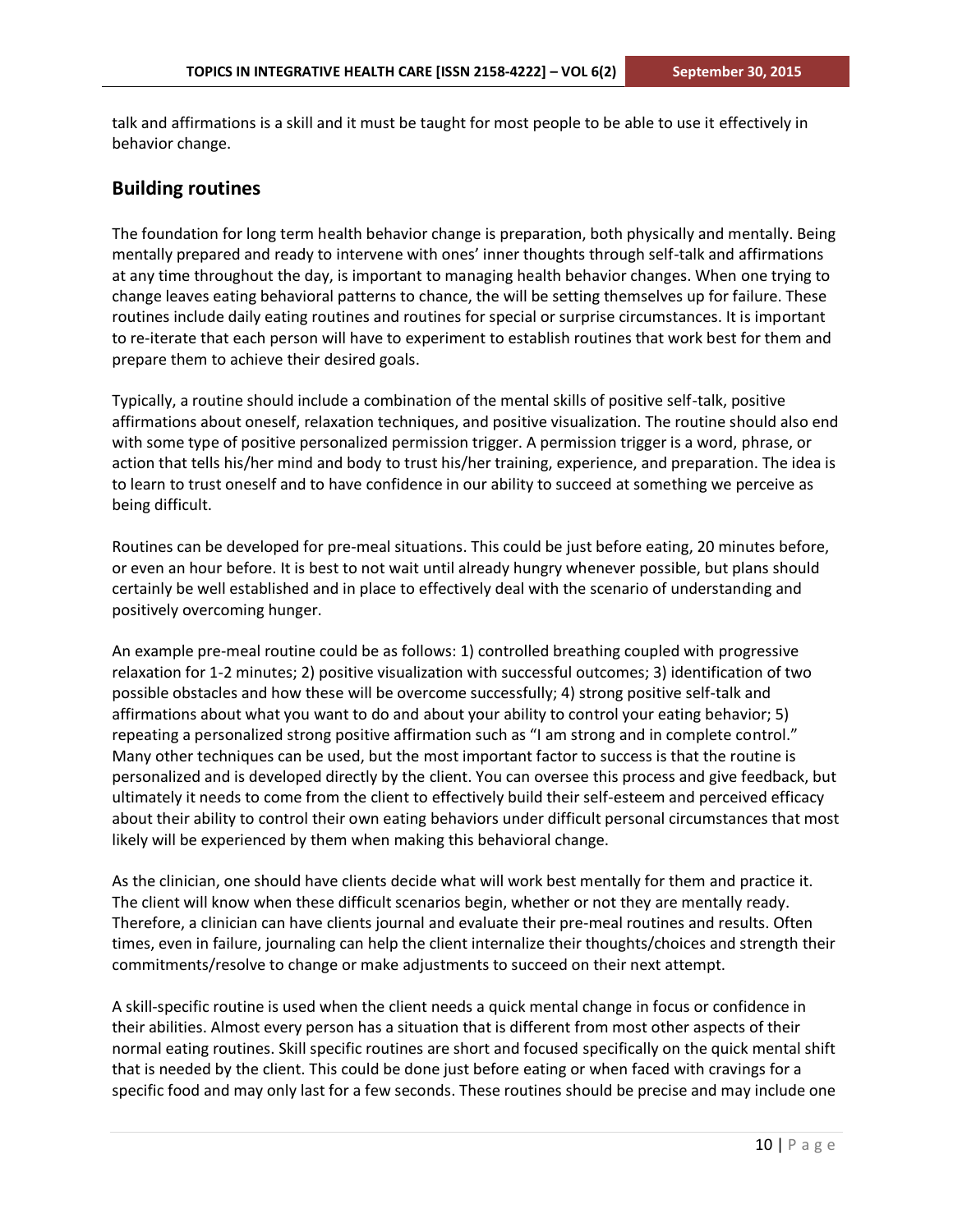mental skill, a couple mental skills or even just a trigger word. The key to routines is to practice them, evaluate them, refine them, and to always use them. **Figure 1** is an example of a worksheet that practitioners can share with clients in an effort to assist with developing routines. The worksheet is designed to be read by clients; therefore, "you" statements are included throughout.

### **Figure 1: A Client Worksheet on Skill-Specific Routines**

#### **Here are some tips for you to design and consistently use a skill-specific routine.**

1. Routines are the foundation for mental toughness and resilient thought processes. By using them, you are ready to overcome obstacles and difficult situations regardless of what is happening around you.

2. As you personalize your routines, combine the mental skills and add some variations. Do what will get you the best results.

3. Your pre-meal routine should address your biggest concerns. This will lower anxiety and increase your confidence. For example, if overcoming a craving is the problem, using established relaxation techniques and strong positive self-talk and affirmations may be the best use of time in your routine.

4. Routines can be used whenever you need them. You may want an eating routine for each meal, snack times, before bed, and anytime that you specifically struggle with food cravings.

5. Experiment with the length of time for each mental skill as well as completion of the total routine. A routine can last for a few seconds (right before eating) up to 30 minutes before eating. If hungry, waiting more than 20 minutes will typically help shut down the ghrelin and leptin induced hunger pains so simply understanding that process will be very helpful. Studying effective diet behavior techniques such as intermittent fasting can be very helpful for clients learning how their body signals and responds to food triggers. Often, clients will learn that if they can just break through the initially 10-20 minutes of craving, that their hunger is significantly reduced.

6. Write your routines down. Evaluate the effectiveness of your routines and modify them as needed. Once you have a routine that works, use it all the time.

7. Practice your routines before they are necessary to regain control over difficult situations. At first, they will require connecting preparation (routines) to results and making changes. Remember, the more you practice your routines, the more routine they will be!

8. Add a symbolic action or saying to your routines. This could be saying a personalized strong positive creed/motto, touching an object, or saying something positive to someone else.

9. Regardless of what other people do, have routines that work for you. You are responsible for your own behaviors (eating, exercise, sleep, coping with stress), no one else. Tell yourself often that you are in control. This means that you are also responsible for your own physical and mental preparation, no one else.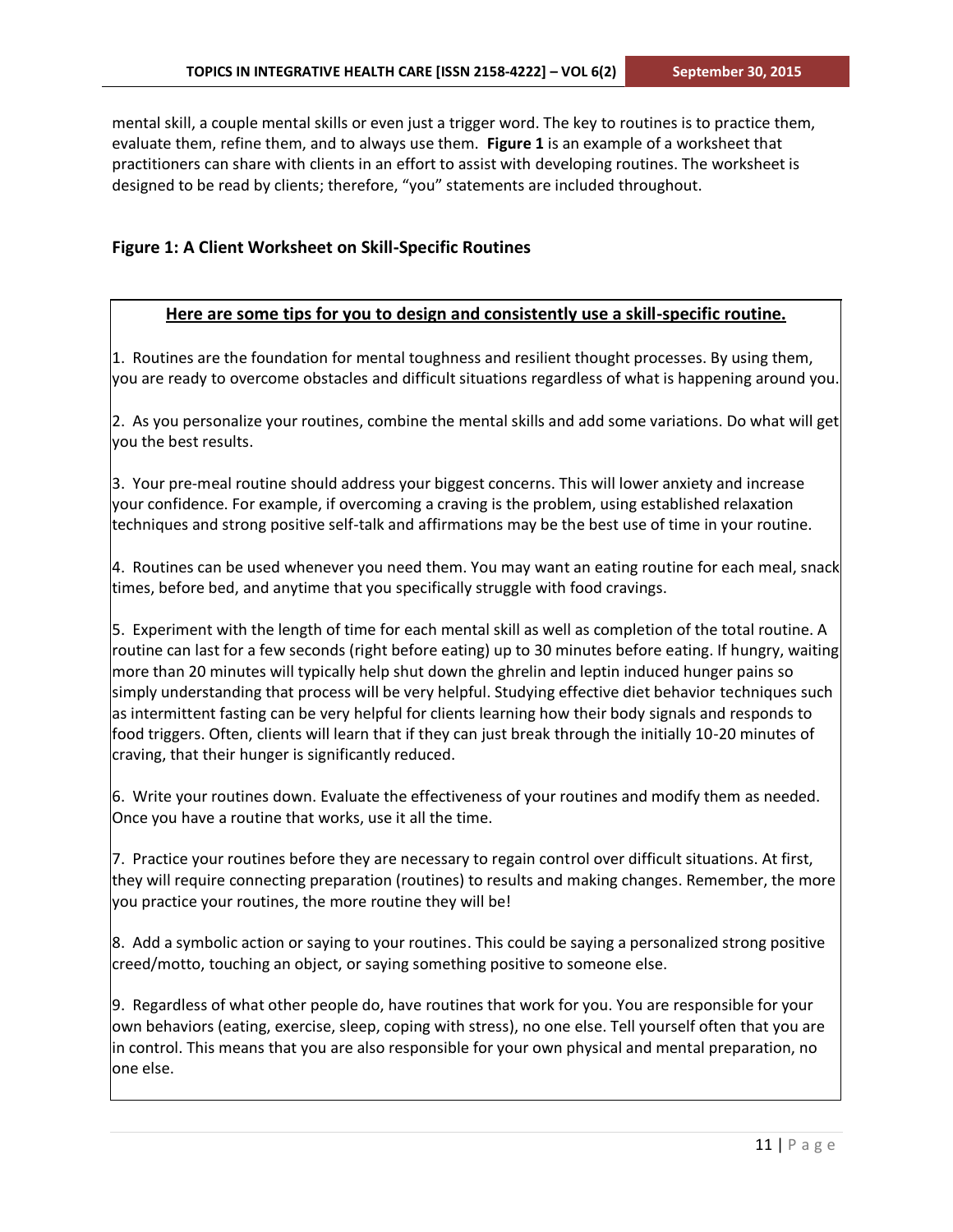10. Your preparation for managing your eating behaviors and mastering mental skills (positive self-talk, affirmations, visualization, relaxation) will determine your success. Take control and responsibility of your preparation and you will greatly increase your odds of achieving your personal goals and consistent results.

#### **Remember…**

You can only reach your potential by your choices. No one can lead you to your potential or achieve it for you. Don't blame others, regardless of who they are, for your eating behaviors. Since blame keeps you from taking responsibility, it also keeps you from your potential by distracting you from making successful adjustments.

Use all of the resources available to you. Talk to others who are more skilled or more experienced for support and advice. Use coaches as resources. They have the knowledge and experience. Get over focusing on how they feel about you or what they think of you. Use them for information and feedback. Learn to ignore their personalities. Confidence comes from competence. When you improve your physical conditioning and mental skills, your confidence will increase.

Be your own best supporter. Don't wait for others to affirm your progress. The most successful people learn to evaluate their own performances, determine what will increase their success, and then do it. When you slip up or are not improving, relax, visualize, focus, and use positive self-talk and affirmations.

Keep your mind on what you want and what you CAN DO, and your progress will begin again. Enjoy the challenges and pride of success. Getting results and mastering self-control is fun. Keep your focus on the process and you will get good results over and over again.

### **Conclusions**

Both eating and exercise have significant impacts on neurotransmitters, the limbic system (i.e., addiction center of the brain), and hormones that have profound influences on how one thinks and behaves. Research on hunger and metabolism hormones such as ghrelin and leptin do indicate that it is more difficult for some to choose to eat 'right' and lose weight. Fortunately however, there is an existing efficacious long-term solution to help clients regain hope in their perceived ability to 'stick with' behavioral modifications and to enjoy the process of change verses the perception that they are hopelessly destined to be obese. With a moderate initial investment to learning the holistic behavior change techniques such as mindfulness and MI and an open mind to improving our pre-existing communication and motivational techniques, clinicians can help patients struggling with obesity to regain hope and self-esteem.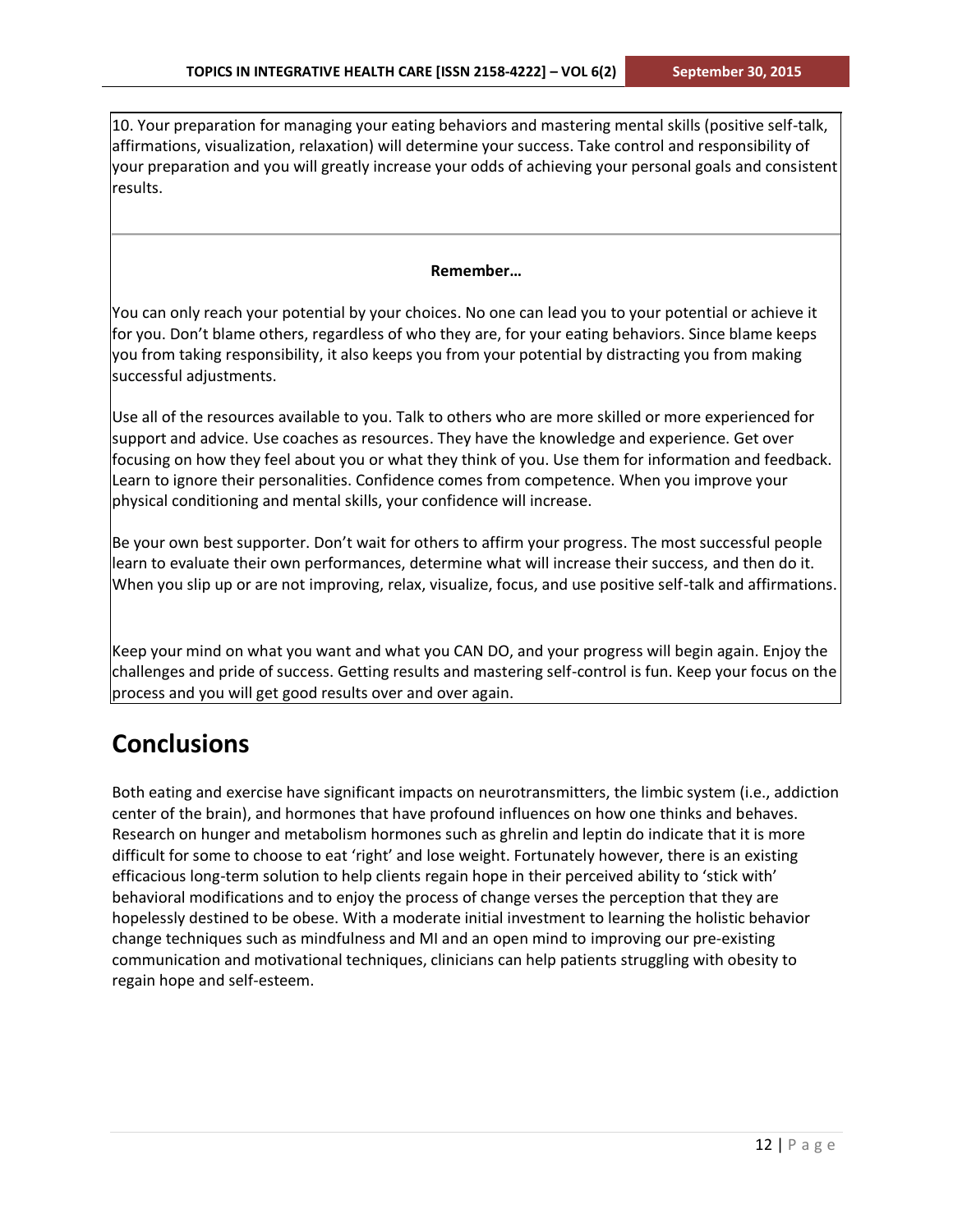### **References**

1. Ogden CL, Carroll MD. Prevalence of overweight, obesity, and extreme obesity among adults: United States, trends 1960-1962 through 2007-2008. June 2010. Available at [http://www.cdc.gov/nchs/data/hestat/obesity\\_adult\\_07\\_08/obesity\\_adult\\_07\\_08.pdf.](http://www.cdc.gov/nchs/data/hestat/obesity_adult_07_08/obesity_adult_07_08.pdf) Accessibility verified February 27, 2013.

2. Sturm R. The effects of obesity, smoking, and drinking on medical problems and costs. *Health Affairs*. 2002;21:245-253.

3. American Society for Bariatric Surgery. Estimate of bariatric surgery numbers. March 1, 2014. Available a[t https://asmbs.org/resources/estimate-of-bariatric-surgery-numbers.](https://asmbs.org/resources/estimate-of-bariatric-surgery-numbers) Accessibility verified April 27, 2015.

4. US Department of Health and Human Services.The Surgeon General's Call to Action to Prevent and Decrease Overweight and Obesity. Rockville, MD: US Department of Health and Human Services, Public Health Service, Office of the Surgeon General. 2001. Available at [http://www.surgeongeneral.gov/library/calls/obesity/CalltoAction.pdf.pdf.](http://www.surgeongeneral.gov/library/calls/obesity/CalltoAction.pdf.pdf) Accessibility verified February 27, 2013.

5. Miller WR, Carrol KM. *Rethinking Substance Abuse: What the Science Shows, and What We Should Do about It*. New York: Guilford, 2006.

6. Lustig RH. Childhood obesity: behavioral aberration or biochemical drive? Reinterpreting the first law of Thermodynamics. *Nat Clin Pract Endocrinol Metab*. 2006;2:447–458.

7. Shumaker S A, Ockene JK, Riekert KA. *The Handbook of Health Behavior Change*. New York, NY: Springer; 2009.

8. Rollnick S, Miller WR. *Motivational Interviewing in Health Care: Helping Patients Change Behavior*. New York, NY. The Guilford Press; 2003.

9. Becker M, Haefner D, Kasl S, et al. Selected psychosocial models and correlates of individual healthrelated behaviors. *Med Care*. 1977;15:27–46.

10. Bandura A. *Self-efficacy: The Exercise of Control.* New York. WH Freeman; 1997.

11. Inui K, Wang X, Tamura Y, Kaneoke Y, and Kakigi R. Serial processing in the human somatosensory system. *Cereb Cortex*. 2004;14:851–857.

12. Lall S, Tung LY, Ohlsson C, Jansson JO, Dickson SL. Growth hormone (GH)-independent stimulation of adiposity by GH secretagogues. *Bioche Biophys Res Commun*. 2001;280:132-138.

13. Jerlhag E, Egecioglu E, Dickson SL, Douhan A, Svensson L, Engel JA. Ghrelin administration into tegmental areas stimulates locomotor activity and increases extracellular concentration of dopamine in the nucleus accumbens. *Addict Biol*. 2007;12:6-16.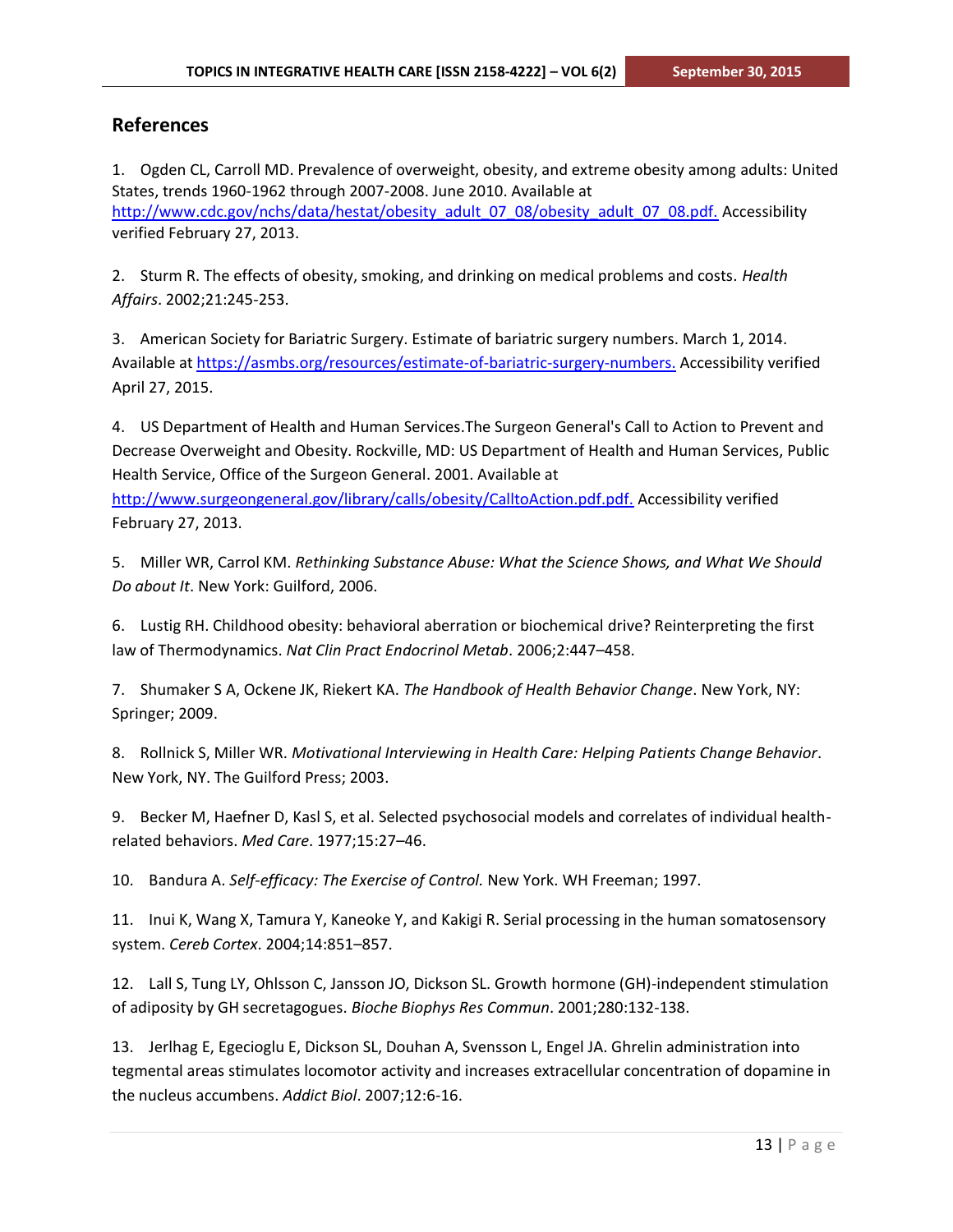14. Amazon.com. Available at [http://www.amazon.com/s/ref=nb\\_sb\\_noss\\_2?url=search](http://www.amazon.com/s/ref=nb_sb_noss_2?url=search-alias%3Dstripbooks&field-keywords=diet)[alias%3Dstripbooks&field-keywords=diet.](http://www.amazon.com/s/ref=nb_sb_noss_2?url=search-alias%3Dstripbooks&field-keywords=diet) Accessibility verified April 27, 2015.

15. Amazon.com. Available at [http://www.amazon.com/s/ref=nb\\_sb\\_noss\\_2?url=search](http://www.amazon.com/s/ref=nb_sb_noss_2?url=search-alias%3Dstripbooks&field-keywords=exercise&rh=n%3A283155%2Ck%3Aexercise)[alias%3Dstripbooks&field-keywords=exercise&rh=n%3A283155%2Ck%3Aexercise.](http://www.amazon.com/s/ref=nb_sb_noss_2?url=search-alias%3Dstripbooks&field-keywords=exercise&rh=n%3A283155%2Ck%3Aexercise) Accessibility verified April 27, 2015.

16. Flegal K, Carroll M, Ogden C, Johnson C. Prevalence and trends in obesity among US adults, 1999- 2000. *JAMA*. 2000;288:1723-1727.

17. Ogden CL, Carroll MD, Kit BK, Flegal KM. Prevalence of obesity in the United States, 2009–2010. NCHS data brief, no 82. Hyattsville, MD: National Center for Health Statistics. 2012.

18. Hensrud DD, Klein S. Extreme obesity: A new medical crisis in the United States. *Mayo Clin Proc.* 2006;81:S5-10.

19. Maffei M, Halaas J, Ravussin E, et al. Leptin levels in human and rodent: measurement of plasma leptin and ob RNA in obese and weight-reduced subjects. *Nat Med*. 1995;1:1155–1161.

20. Ajzen I, Driver BL. Prediction of leisure participation from behavioral, behavioral, normative, and control beliefs: An application of the theory of planned behavior. *Leisure Sciences*. 1991;13:184-204.

21. Polivy J, Herman PC. The false hope syndrome: Unfulfilled expectations of self-change. *Curr Dir Psychol Sci.* 2000;9:128-131.

22. Clark N. Self-regulation of heart disease and hypertension. In Gochman DS, ed. *Handbook of Health Behavior Research*. New York: Plenum; 1997.

23. American Psychiatric Association. DSM-5 Proposed Revisions will include binge eating disorder and revisions to other eating disorders criteria. Available at [http://www.dsm5.org/Newsroom/Documents/Eating%20Disorders%20release%20FINAL%202.05.pdf.](http://www.dsm5.org/Newsroom/Documents/Eating%20Disorders%20release%20FINAL%202.05.pdf) Accessibility verified June 25, 2015.

24. Baer RA. Mindfulness training as a clinical intervention: A conceptual and empirical review. *Clin Psychol-Sci Pr*. 2003;10:125-143.

25. Kabat-Zinn J. *Coming to Our Senses*. New York, NY: Hyperion; 2005.

26. Keng SL, Smoski MJ. Robins CJ. Effects of mindfulness on psychological health: A review of empirical studies. *Clin Psychol Rev*. 2011;31:1041-1056.

27. Skanavi S, Laquelle X, Aubin H. Mindfulness based interventions for addictive disorders: A review. *Encephale*. 2011;37:379-387.

28. Linehan M. *Cognitive-Behavioral Treatment of Borderline Personality Disorder*. New York, NY: Guilford Press; 1993.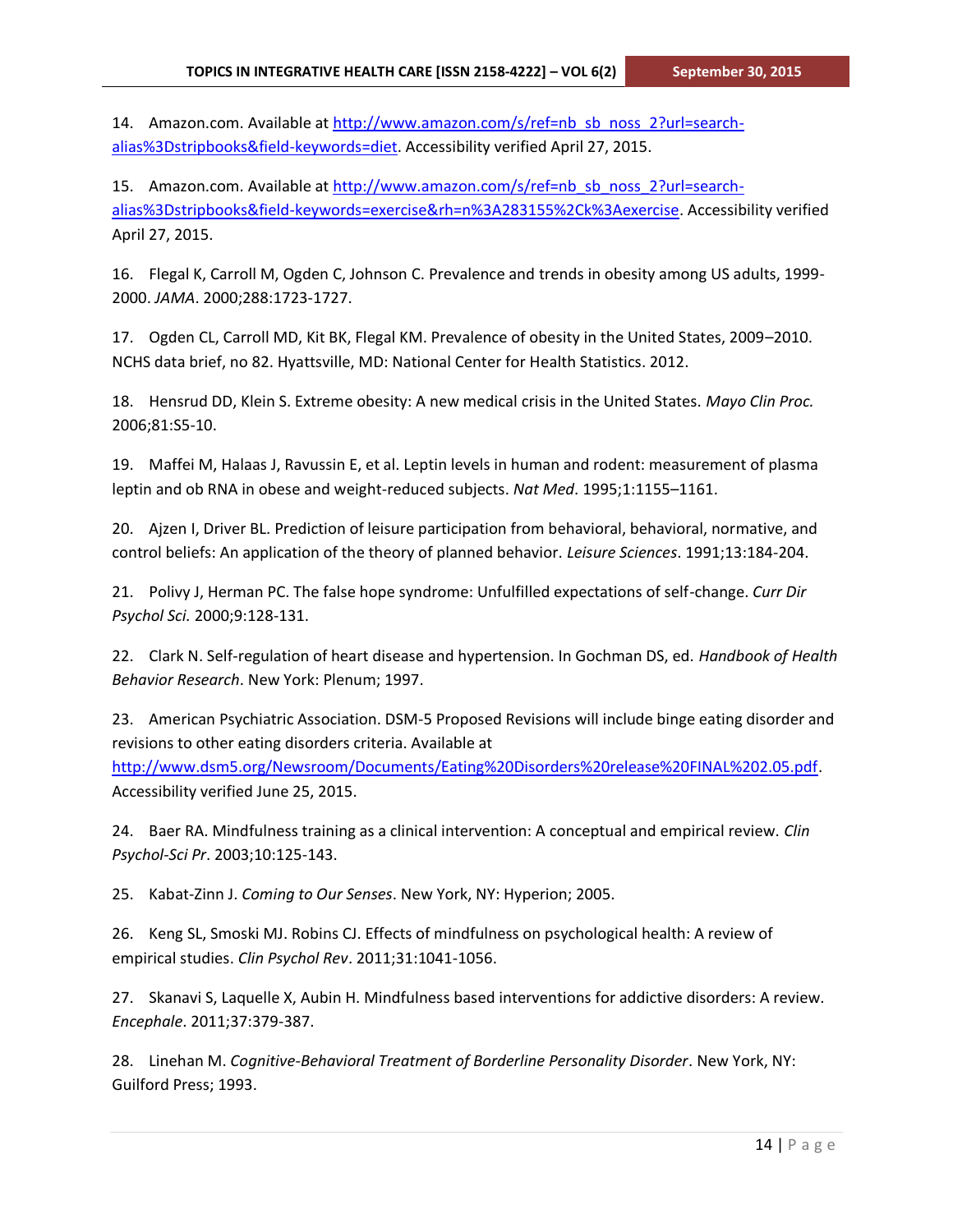29. Hayes SC, Strosahl KD, Wilson KG. *Acceptance and Commitment Therapy*. New York, NY: Guilford Press; 1999.

30. Kristeller JL, Hallett CB. An exploratory study of a meditation-based intervention for binge eating disorder. *J Health Psychol*. 1999;4:357-363.

31. Segal ZV, Williams JMG, Teasdale JD. *Mindfulness-Based Cognitive Therapy for Depression: A New Approach to Preventing Relapse*. New York, NY: Guilford Press; 2002.

32. Andersen MB, Mannion J. If you meet Buddha on the football field, tackle him! In: Gilbourne D, Anderson MB, eds. *Critical Essays in Applied Sport Psychology*. Champaign, IL: Human Kinetics; 2011.

33. Barchard KA, Bajgar J, Leaf DE, Lane RD. Computer scoring of the levels of emotional awareness scale. *Behav Res Meth*. 2010;42:586-595.

34. Cassin SE, Von Ranson KM, Heng K, Brar,J, Wojtowicz AE. Adapted motivational interviewing for women with binge eating disorder: A randomized controlled trial. *Psychol Addict Behav*. 2008;22:417- 425.

35. Kemp E, Bui M, Grier S. Eating their feelings: Examining emotional eating in at-risk groups in the United States. *J Consum Policy*. 2011;34:211-229.

36. Dunn EC, Neighbors C, Larimer ME. Motivational enhancement therapy and self-help treatment for binge eaters. *Psychol Addict Behav*. 2006;20:44-52.

37. Pringle A, Harmer CJ, Cooper MJ. Investigating vulnerability to eating disorders: Biases in emotional processing. *Psychol Med*. 2010;40:645-655.

38. Shelley-Ummenhofer J, MacMillan PD. Cognitive-behavioral treatment for women who binge eat. *Can J Diet Pract Res*. 2007;68: 139-142.

39. Miller WR, Rollnick S. *Motivational Interviewing: Preparing People for Change*. 2nd Ed. New York, NY: The Guilford Press; 2002.

40. Scales R. Motivational interviewing and skills-based counseling in cardiac rehabilitation: the Cardiovascular Health Initiative and Lifestyle Education (CHILE) Study. University of New Mexico. *Dissertation Abstracts International*. 1998;59-03A:0741.

41. Kim SS, Kaplowitz S, Johnston MV. The effects of physician empathy on patient satisfaction and compliance. *Eval Health Prof*. 2004;27:237–251.

42. Callahan D. Obesity: Chasing the elusive epidemic. *Hasting Cent Rep*. 2013;43:34-40.

43. McLeroy KR, Bibeau D, Steckler A, Glanz K. An ecological perspective on health promotion programs. *Health Educ Quarterly*. 1988;15:351-377.